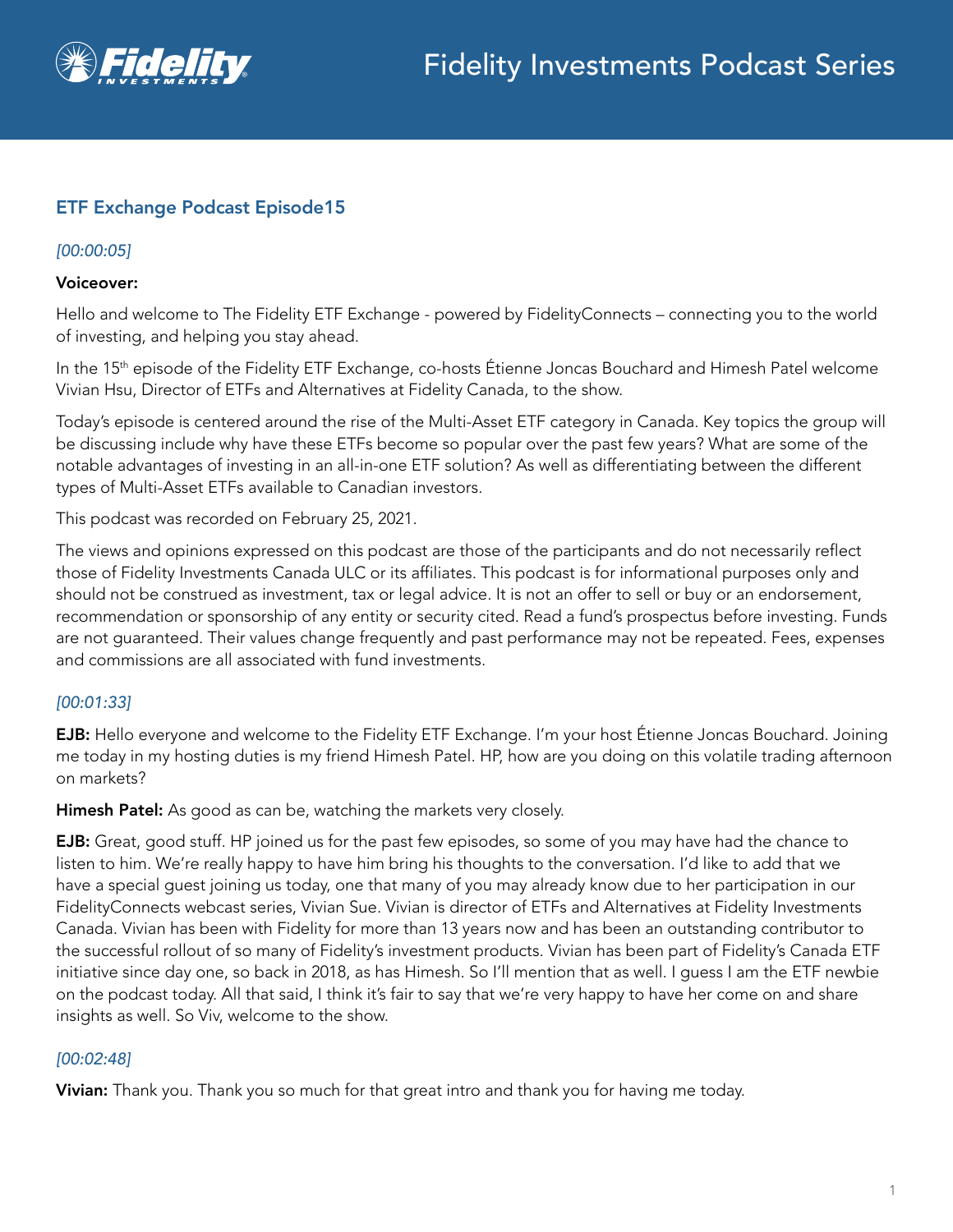

## *[00:02:53]*

EJB: Great, awesome. Thanks for joining us. Before we get into today's subject, I think it's important that we recap what we covered last episode. So last episode we took the time to discuss or take a deep dive into the world of fixed-income ETFs, particularly with regards to the Canadian fixed-income market. We began the episode by giving a lay of the land in terms of types of fixed-income ETFs that are available to Canadian investors. We then provided the difference between active and passive fixed-income ETFs. What are some of the advantages and disadvantages of those types of products? And then we finished off with some recommendations of where we can find opportunities in what we're starting to see as a very difficult environment for fixed income so far this year.

#### *[03:35]*

**EJB:** It's been a challenge so far. And I think for every advisor or investor that's listening in today that use these products or are looking to potentially use them in their portfolio construction in the future, I highly recommend going back and giving that episode a listen. It was something like a short twenty-five, twenty-six minutes. It's easy to digest and filled with great content.

With that said, today's episode. So what are we going to be discussing today? We're going to be looking at the rise of multi-asset ETFs, also often referred to as balanced ETFs or ETF portfolios. We actually talked a little bit about this in our first episode of the year when we discussed some trends to look out for in the ETF space and some trends that seem to have gained momentum in 2020. So we had mentioned that this category was definitely one to keep an eye on as 2020 saw record flows for the category with a total net flow of 2.8 billion dollars, Canadian dollars, into/in the Canadian industry obviously. And that was a 47% increase in terms of AUM in a single year.

We've seen that continue so far this year, albeit at an accelerated pace. Even investors and advisors are turning to these solutions as a simple yet diversified investment vehicle. The category has received so far approximately 740 million of net inflows so far this year, and that's as of February 15th. So well ahead of last year's pace. Before we get ahead of ourselves in discussing some of the intricacies of these products, I'll pass it over to you Viv, and just help us in defining what a multi-asset ETF is.

#### *[00:05:15]*

Viv: Multi-asset ETFs, I see them as investments that hold two or more different types of assets in your portfolio. So this is a lot of times also known as balanced ETF or asset-allocation ETFs. Assets in these multi-asset ETFs will typically include different combinations of stocks and bonds. Some uses other asset classes as well, like commodities or real assets. So a single portfolio that holds all of these different types of assets together that can work together to provide either a higher return potential or help dampen the volatility are sort of the main appeal for these types of funds. And as you mentioned, they've been really quite popular in the ETF space in Canada. And we've seen this part of the market grow at a much faster rate than others.

And it's not just a ETF phenomenon as well. I think balanced mutual funds have always been a favourite of Canadian investors. There are over 750\$ billion in assets just in domestic and global-balance categories alone, and that accounts for 40% of all mutual fund assets. So on the ETF front, I think it's still relatively small. I think it's about 5, 6% of the total assets right now. But like you mentioned, it's been growing really fast. We're starting to see more and more interest.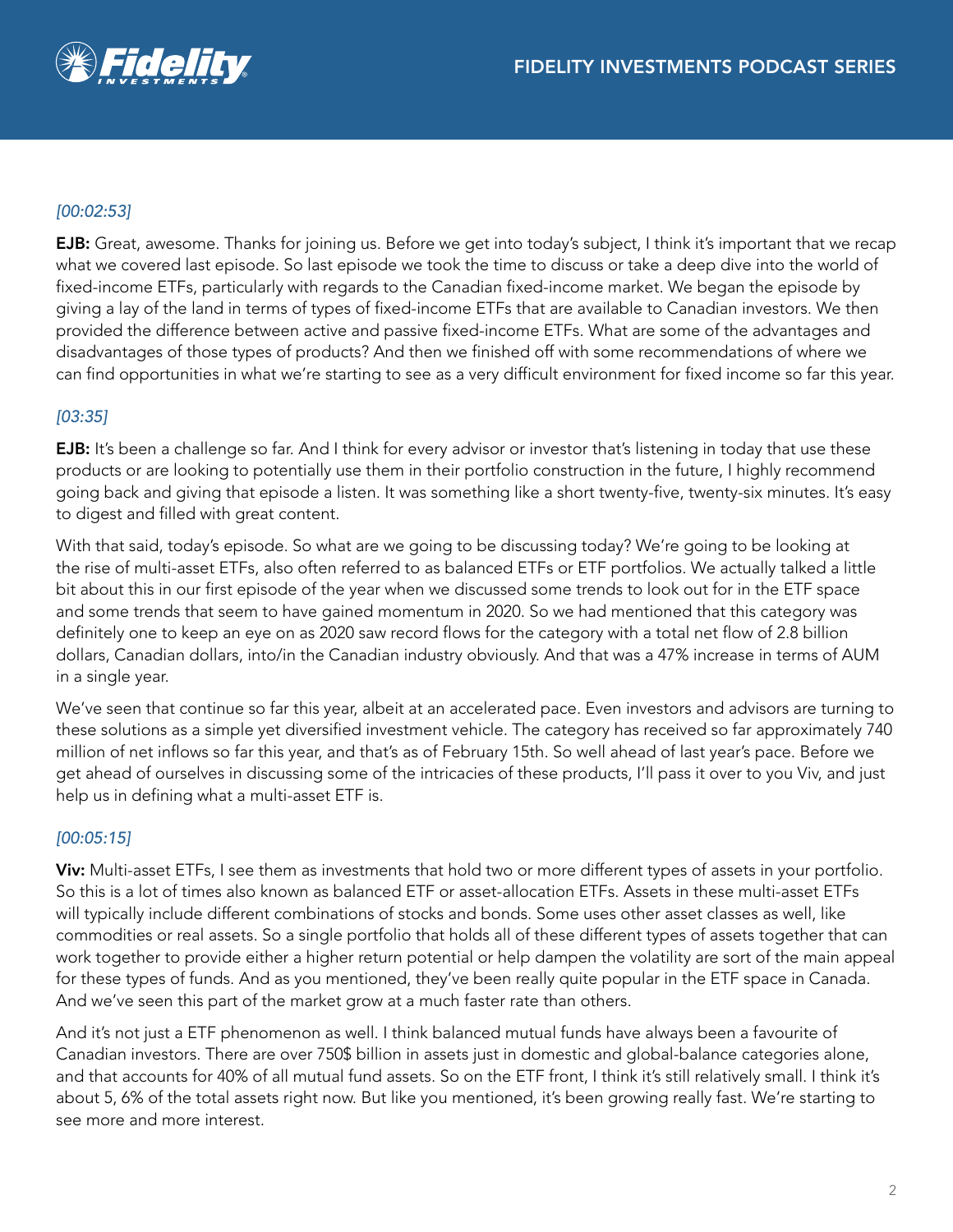

# *[00:06:47]*

HP: I'll put some more numbers around it. Viv, you mentioned a great point that Canadian investors are used to balanced mutual funds. It's a huge category in Canada. And pretty much every investor in Canada has a balanced mutual fund in their portfolio. When we look at the ETF industry, and Etienne, you alluded to it a little bit with the flows that we saw last year of 3 billion into these types of ETFs, it actually didn't exist as a category in 2018, as early as 2018. So when you look at the last three years, Viv said the market share of those types of ETFs represent about 5 to 6% in absolute dollar numbers. That's actually about 9 to \$10 billion of assets of the \$250 billion of assets that the ETF industry in Canada has.

And so not just 2020 was it a big theme, but in 2019, it was also a big theme and the remainder part of 2018 as well. We've actually seen about 3\$ billion of flows into this asset class in the past three consecutive years. And if we look to the mutual fund industry as sort of a guide, clearly investors care about these types of funds, and they want to have some sort of exposure to these types of funds. And so we would expect that to continue. And that was part of one of our arguments, again, for this theme continuing, especially in our introductory podcast at the start of this year.

#### *[00:08:21]*

EJB: Absolutely. Those are great points. And I think we tend to oversee a little bit when we're building portfolios, whether we're an advisor, we're a direct investor, you know, we're buying our own ETFs, buying our own stocks, et cetera, that the simplicity and diversification that you can get with products like these tends to hold true over the long term. So the argument is also for that classic 60-40, that diversification. But my question is what are the main advantages or reasons why we should buy these pre-packaged or managed solutions versus going out and buying 13 or 14 or 15 underlying products on their own? Is there a specific case where you feel like it's adding value to buy them in one ticket versus 14 tickets, for example?

#### *[00:09:15]*

Viv: I think that really should be the case for a starting point for all investors; you build your portfolio from a core standpoint, have a diversified portfolio of different assets. And then you have your satellite, which you have mentioned in your past podcast before, of how to use different factors or tweaking the allocation that way. But I think the all-in-one multi-asset ETF really sort of provides two main benefits. I think from an investment perspective, I think everyone recognises that we need to diversify our assets. We don't want all of our eggs in one basket. If you invest a 100% of your assets in equity markets, for example, you're exposed to all of its ups and downs. And so by mixing different types of assets together, perhaps combining your equities with some fixed income, which a multi-asset ETF will help you do, you end up with better risk-adjusted results. And I think from an implementation standpoint, having to go out and buy all these individual stocks and bonds or even individual equities or fixed-income ETFs, that could really become quite onerous. As you said, a lot of products out there. There are over a thousand ETFs just listed in Canada, not even talking about the ETFs listed in the U.S. So something like a single- ticket online ETF that helps investors narrow their focus and get that diversified exposure in one single transaction is something really helpful.

## *[00:10:56]*

HP: Yes, and I'm going to add on to that. I think there's a common misconception that these types of ETFs are preferred only by the Do-It-Yourself investors, those typically that don't use advisors and things of that nature. But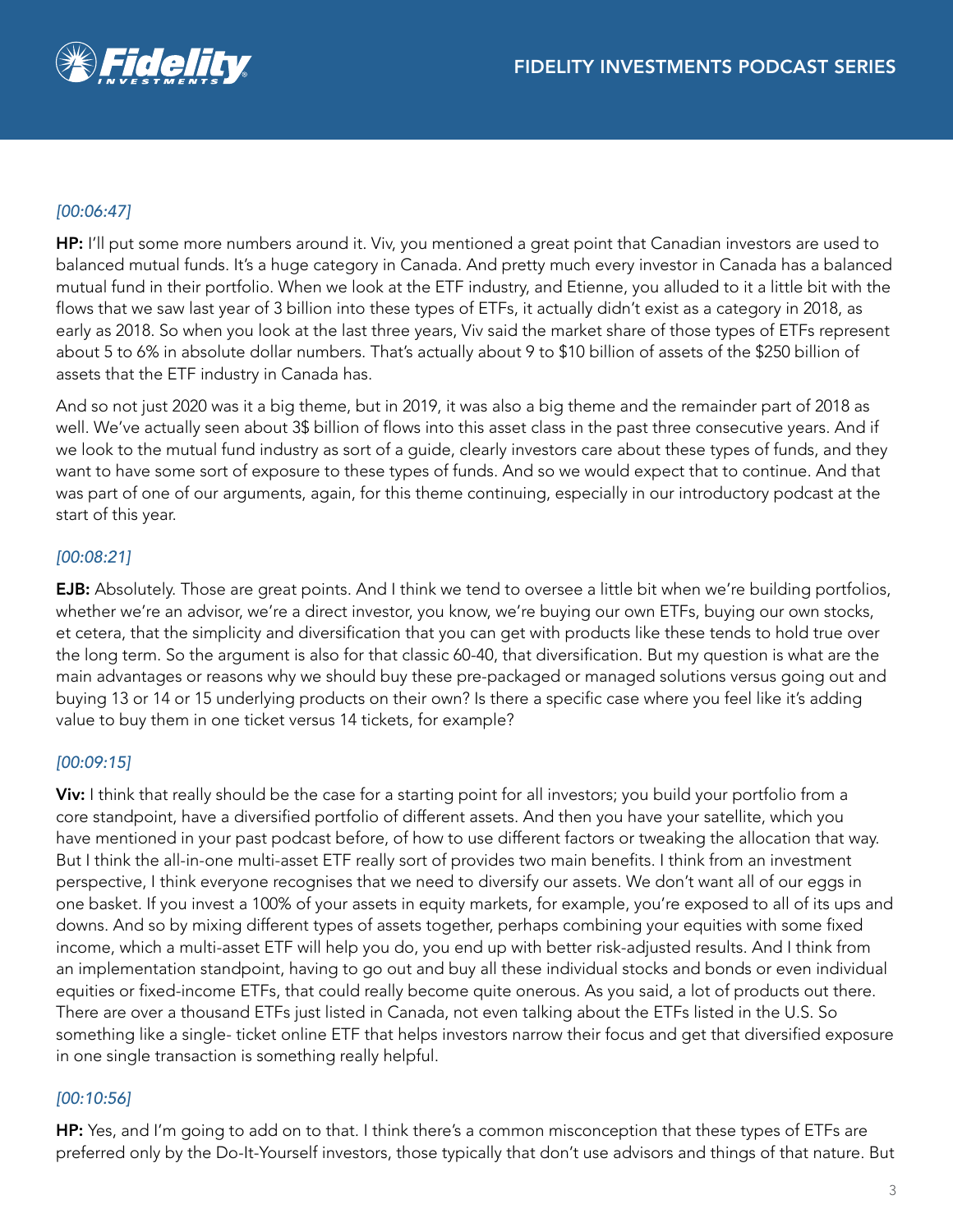

what we're actually seeing in reality is they're popular among that group of investors, but as well as advisors. And so there's a use case for advisors using them in their models and their portfolios, especially for younger clients, clients who don't have a lot of investable assets. But again, they need that diversification. They need that oneticket solution to help dampen the volatility and achieve some sort of a risk-adjusted return over and above the benchmark. And these are great ways to get that exposure through a one ticket.

# *[00:11:47]*

**EJB:** Absolutely. And to add onto that, the beauty of it is that there's not one specific mould or type of product. These are not all the same, from many different ETF providers or fund providers. And there's also a wide variance in terms of risk profiles for these products. Just because it's multi-asset doesn't necessarily mean that they're all low risk or low to medium risk. If somebody has a little bit more of a tilt towards or like you mentioned HP, a bit younger, you want a bit more equities. Well, there are products that are more tilted towards equities. I think it's a great tool that can be used for direct investors, but also, like you mentioned before, for advisors.

Viv, I want to go back to one point that you did mention earlier a little bit with regards to one transaction. And I think something that we tend to forget is that if we're buying, say, 14 or 15 ETFs versus 1 ticket, you're also trading that 15 times, and you also have costs related to that, and you also have time related to that. Another thing that has to do with time and how asset prices move over time is rebalancing. So I'd like to get your thoughts on rebalancing and how important that is for investors over the long term because products like these are going to make sure that you respect not only your risk profile, but your investment objectives in the long term, because we tend to forget when whether that's we're in a very strong bull market, and we just want to keep adding to equities, and we need to have something that's holding us back basically from maybe doing some behavioural mistakes in our management. So how does rebalancing impact total returns over time and why is it important in these types of products?

## *[00:13:33]*

VIV: Yeah, I think the all-in-one simplified approach to investing really helps tackle two problems. As you mentioned, I think investing can be a very emotional task. People understand that you need to buy low and sell high. You need to get in the right fund or right asset class before it starts booming. But of course, as anyone knows, that's easier said than done. And investors tend to remember sort of recent volatilities and downturns a lot more than the gains. And that sort of speaks to the disproportionate relationship between how people feel about gains and losses. We've seen net flows that go into mutual funds and ETFs significantly decrease or go into safer assets like money market and stay there for prolonged periods of time after a market downturn. That means even though the market is recovering, investors are still hurt and remember their draw down from the market crash and chooses to stay out of it and losing out on the opportunity to make back some of their losses and grow their assets.

I think from that perspective, a fund that helps you automatically rebalance back to your original long-term goal for your financial assets, that's something that will help take the emotion out of it and help you stay the course. And then the other problem, as you mentioned, sort of rebalancing and the fact that you're trying to buy into. I think it's also, again, speaking to the emotional side of things, let's say you have two assets in your portfolio, and you see that over time equity starts to take over bigger and bigger portion of your investments. That also means you have more exposed to the equity markets, and you start to deviate from your long-term target allocation. It's hard for you to make that move and sell your equities and get into fixed income. So something like the all-in-one or sorry, a multi-asset ETF that helps you rebalance it back will really help. And then, of course,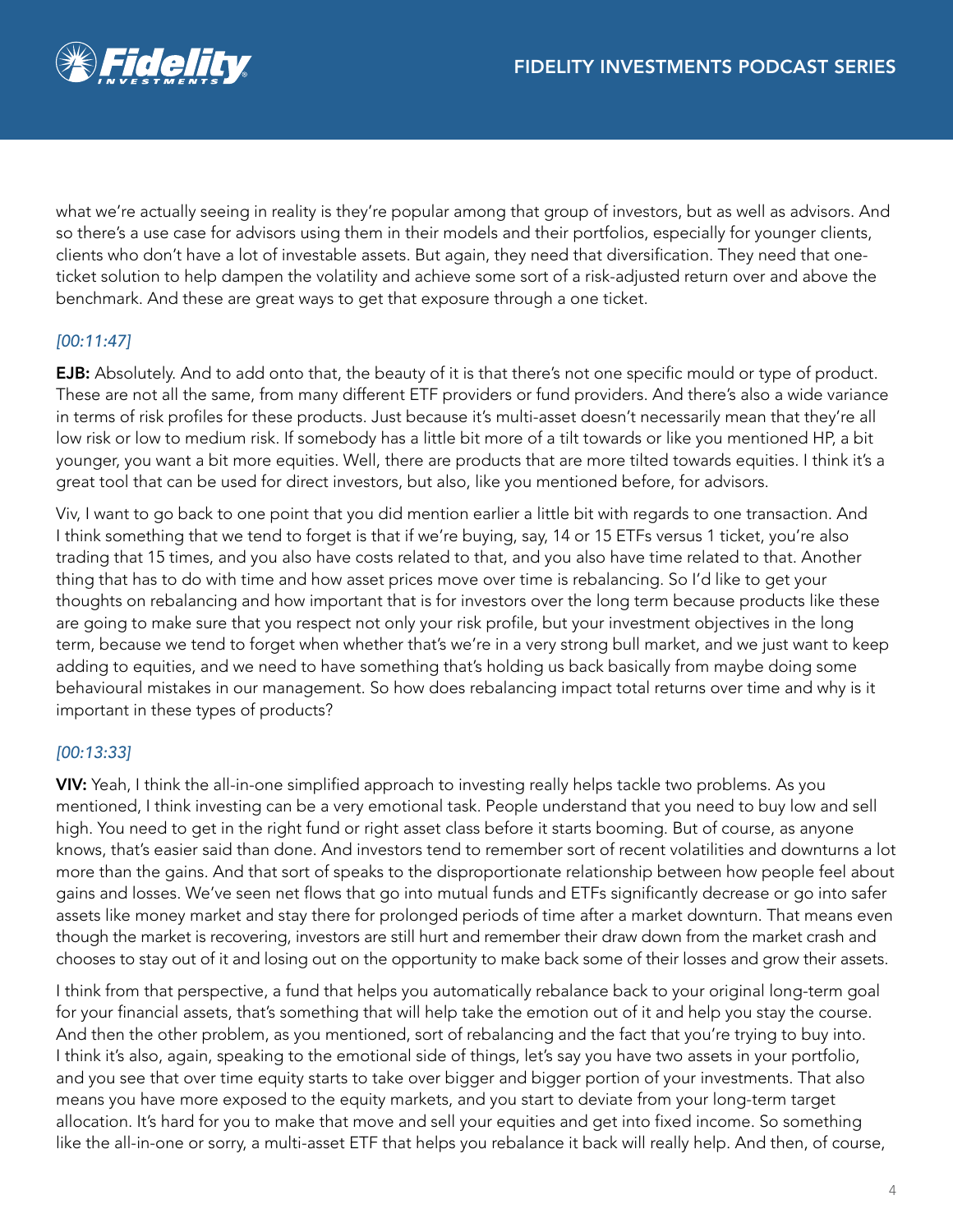

the cost of rebalancing, as you mentioned as well. I think most investors have more than two funds in their selfdirected portfolio. The more funds you have, you're exposed to the trading, the transaction costs with brokerage commission. Every time you buy and sell, you're exposed to the bid-ask spread and the fees on top that you pay for these underlying products that you buy. So that's why we're starting to see more and more popularity with these kind of multi-asset ETFs in the market that helps investors and advisors not only take the emotion away from investing and helps them stay the course, but also help with the rebalancing, the administrative aspects of it.

## *[00:16:57]*

HP: I'm reminded of the famous investing quote that says your money is like soap. The more you handle it, the less you'll have.

## *[00:17:07]*

HP: So I think that's true to the point that you're trying to make. And, you know, that's not to say that rebalancing, like you shouldn't rebalance your portfolio; you should just let everything ride and don't make any moves. There's an aspect of rebalancing that works for every type of investor, whether it's quarterly, semi-annually, annually. There's no one secret sauce. There's no one type of rebalancing strategy that you should take. It really depends on your profile, your risk tolerance.

For example, if you're a momentum investor, you really want to target some of the momentum areas of the market. You may want to rebalance more often than, let's say, an income investor that really looks at the long term and wants income over the long term. I think rebalancing is a is a huge consideration, especially when you're looking at the many, many ETFs that you have available to you. And not one is created the same. They're all different. And so that's an important consideration that advisors need to take into account as well as individual investors.

## *[00:18:12]*

EJB: Absolutely. Definitely. And we often forget how important rebalancing is. And that's why I wanted to get your guys opinion on it, because just looking at last year, for example, and Viv, I think you mentioned it quite well, you described it quite well and saying that when we have a period of high volatility or a kind of fear is taking over the market, that is something that we kind of remember and have at top of mind for a very long time.

And it's hard to go back and buy equities or what's done poorly in the last year with the covid-19 drawdown that we saw in March and then April. If you're looking at it, it would have been a great time to add to equities and to go back to the neutral mix because you were likely overweight bonds. But not everyone did that. And we still see record levels in money market and cash held in discretionary trading accounts. It's still not back into the market.

I think this forces us to do some good habits. But nonetheless, I think it's a good point, but probably not the main selling feature, which I think is the way that they're constructed and how we can add value depending on the underlyings that are in these portfolios. I want to bring the discussion to what is available out there? How are they built? We talked about the debate between active versus passive management in the past. What do these portfolios look like from an underlying standpoint in, let's say, the most popular ones in Canada right now? And then what are some of the differences or variants of these portfolios that we are now starting to see in the market?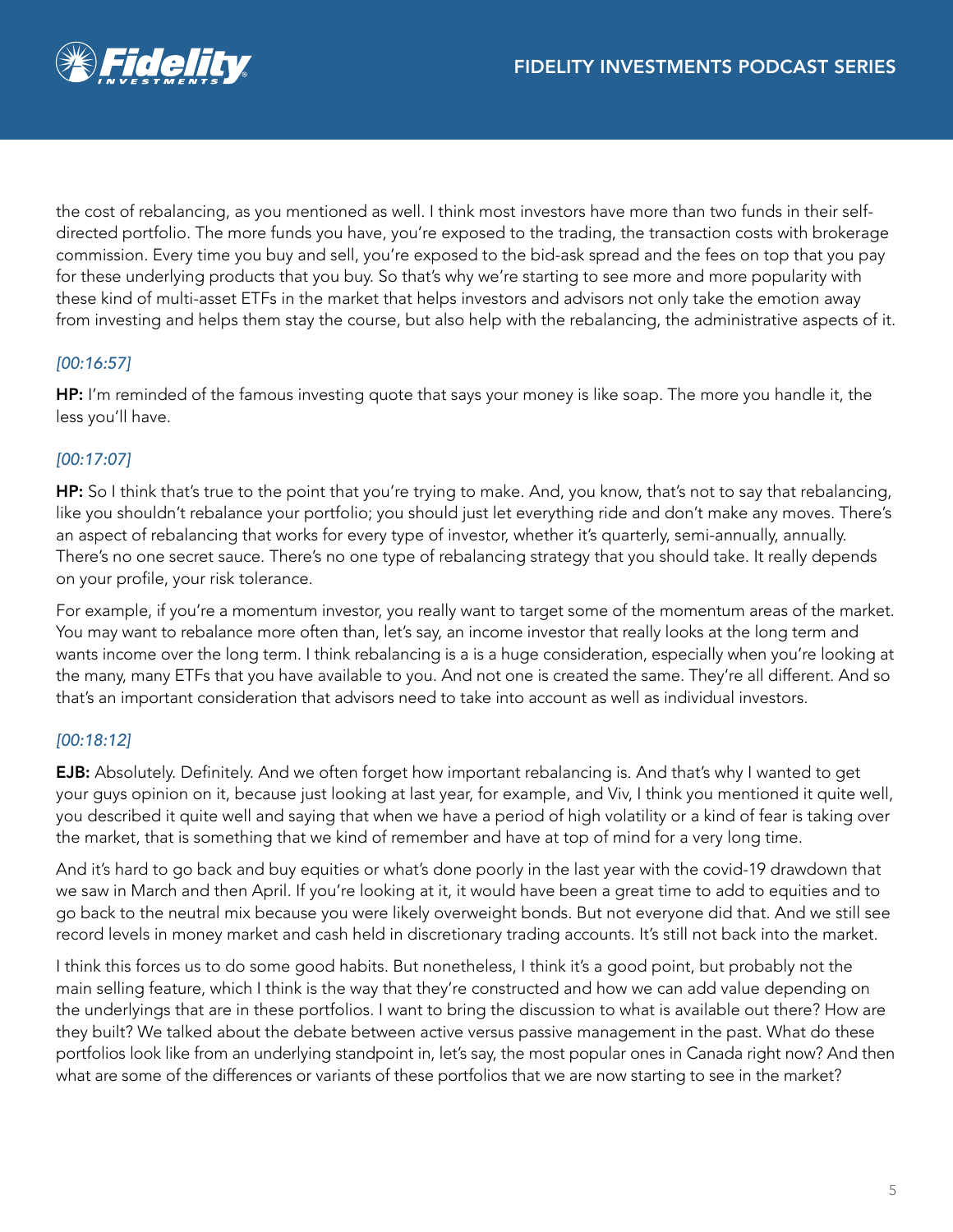

## *[00:19:53]*

Viv: As Himesh mentioned, this part of the market in ETFs, really didn't start growing until 2018. It really wasn't that long ago. Right now the market is dominated by passive players. So just like passive equities and fixed income are sort of the dominant players within the ETF industry, same goes for multi asset. On the multi-asset front, you have these passive providers that give you a multi-asset equity plus fixed-income exposure using passive building blocks, so passive equities, passive fixed income, and then they use strategic asset-allocation approach. So they have a set 60-40 blend or 85-15 blend, and they rebalance it whenever it reaches a certain threshold or probably do an annual rebalance at some point. And so is really combining from what I've seen, usually around 14, 15 different passive building blocks together and then combine that together to build their line up.

Typically you'll see a conservative type of balanced ETF. So usually a 20-80 mix, and then you've got your balanced 60-40 and the more aggressive ones like 80-20 or 85-15. So those are sort of the dominant players in the market. But we're starting to see and, I think that's just part of the evolution of the industry overall. We're starting to see more and more providers come out with differentiated solutions. There's not much room for you to stand out if you're offering a passive solution, like I think most people try to compete on price.

#### *[00:21:52]*

And so a lot of the newer entrants into the market, they try to do something different, either with the underlying building blocks that they use to construct the overall multi-asset portfolio, or they'll do something different on the top level in terms of asset allocation to provide a little bit more different flavours for investors. And I think we're starting to see more and more providers come out with these type of solutions. I think that's where the investor appetite is going as well. As they start to see more and more volatility in the market, more investors recognise and realise that they need to stay active or at least stay differentiated from the rest of the passive market.

## *[00:22:42]*

HP: I think this is a good point in the conversation to mention that we did also launch Fidelity all-in-one ETFs just about a month ago in January of 2021. So without risking too much of going into the actual product pitch or delving too deep into products themselves, I'll pose this question back to you guys. And Viv, you talked about differentiation and how market entrants are differentiating these multi-asset ETFs as newer ETFs come to the market. Let's talk about risk and return and what are some of the benefits of these different types of differentiated solutions relative to the incumbent passive multi-asset ETFs that we see in the market today?

## *[00:23:32]*

Viv: Great question. You guys have talked about it quite a lot on your podcast in the past of factors, how factor investing is differentiated from passive, how using factors can help you add value to your overall portfolio. So, at least from the Fidelity standpoint, we have the Fidelity factors. We have products out there that have shown to outperform the broad market of the equity market over time. Using these different kind of factors and combining them into a single portfolio will help investors achieve a more stable and possibly higher return potential as well.

## *[00:24:20]*

Viv: And from what we've seen, at least on the equity market side, there's certainly been more style bias now built in to the passive indices. If we just take S&P 500, for example, looking at it now versus 5, 10 years ago, just look at how much infotech has taken on in terms of proportion of the index.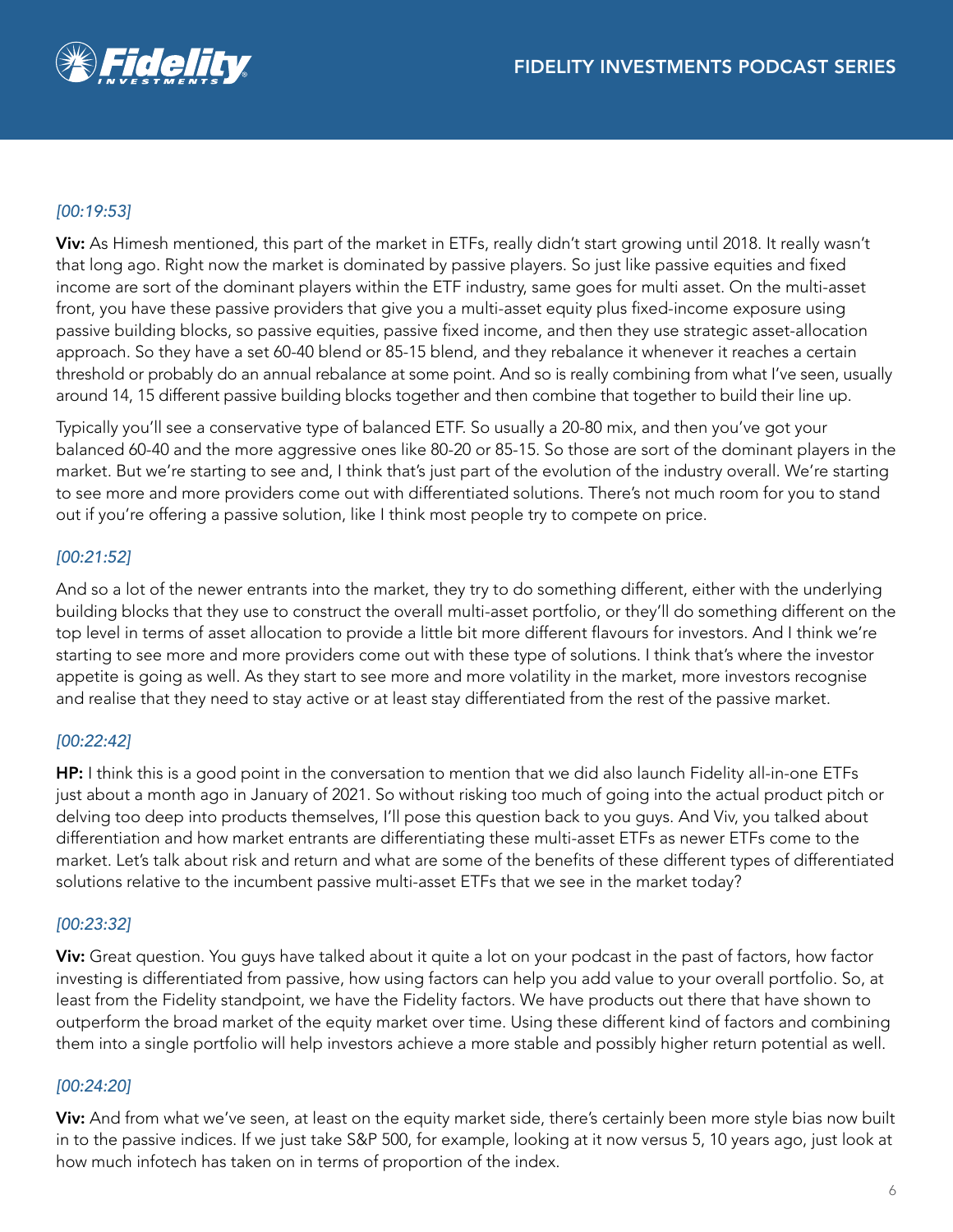

## *[00:24:46]*

Viv: So S&P 500 is significantly more, I guess, has a growth tilt than a decade before. If you are investing in a passive multi-asset fund that invest in S&P 500 as one of the building blocks, for example, then you're inherently exposed to the growth bias. Of course, over the past couple of years, that's done really well for you as an investor. But with the styles or the biases, it's going to also introduce additional risk potentials if and when things change. If there's a shift in sector leadership or style leadership, that's when you'll see a lot more volatility and possibly drawdown introduced to your portfolio. That's why having differentiated building blocks to help you build your multi-asset fund can really help dampen that volatility that you may experience. And of course, Etienne, as you mentioned in your last podcast, you guys talked about active fixed income, right? How fixed income add to a client's portfolio and why active fixed income.

#### *[00:26:05]*

EB: I think you made a great argument for the equity side, as we've seen, like you mentioned, whether it's through embedded style biases. But that's where I was going to go. I was going to add a comment on fixed incomes. I think we forget that aspect, and for the majority of these products, which they are 60 percent invested in equities, 40 percent fixed income, we've kind of forgotten about the fixed-income aspect because we've been in a bull market for bonds for the past 10, 15 years as interest rates have gone down pretty much in a straight, linear path. But we're starting to see that change with what we've seen so far this year. We've had a recessionary period last year. (Bond) rates were cut substantially. We saw a yield curve shift downwards. But now we're starting to see the yield curve steepening. We're starting to see the 10-year, 30-year in the U.S. rising relatively rapidly. Same thing can be said in Canada.

And all these passive fixed-income indices, I shouldn't generalise by saying all, but the majority of these passive fixed-income products, if we're looking at replicating an aggregate bond index, have become much longer duration and providing a much lower yield. The interest-rate sensitivity of these products has gone up substantially over time while we've been reaping the benefits of it through the total returns we've made through capital gains and then obviously through coupons we've recovered.

But looking going forward having either a quantitatively-adjusted index, I don't know if that's the right term, or having an active manager that's able to go into these other smaller asset classes like high yield, like leverage loans, which are maybe a bit less correlated to interest rates, more to the credit cycle and to the business cycle overall, is going to be, not necessary, but going to be a huge advantage going forward for a product that does include underlying ETFs that do this. I think that's one thing to consider as well when looking at the overall portfolio. Don't forget the fixed-income component. It's going to come around and maybe bite you if you don't pay attention to it.

#### *[00:28:14]*

Viv: Can I add just a little bit to that? I think if you look at the flows in 2020 and even this year, I think fixed income as an asset class certainly has really shined relative to their equity counterparts. We've seen sort of historically higher than historical inflows into fixed income. And that's because as a generation, as a society, investors need more income. Yields are at historical lows, even though it has been increasing rapidly in recent days. But still, you can't really get yields out there from the passive investments. And so that's why with passive investments, as you mentioned, you have that double whammy of you're collecting less yield, but you're also taking on more duration risk. Right? With interest rates already being so low, most people expect, over the long term we would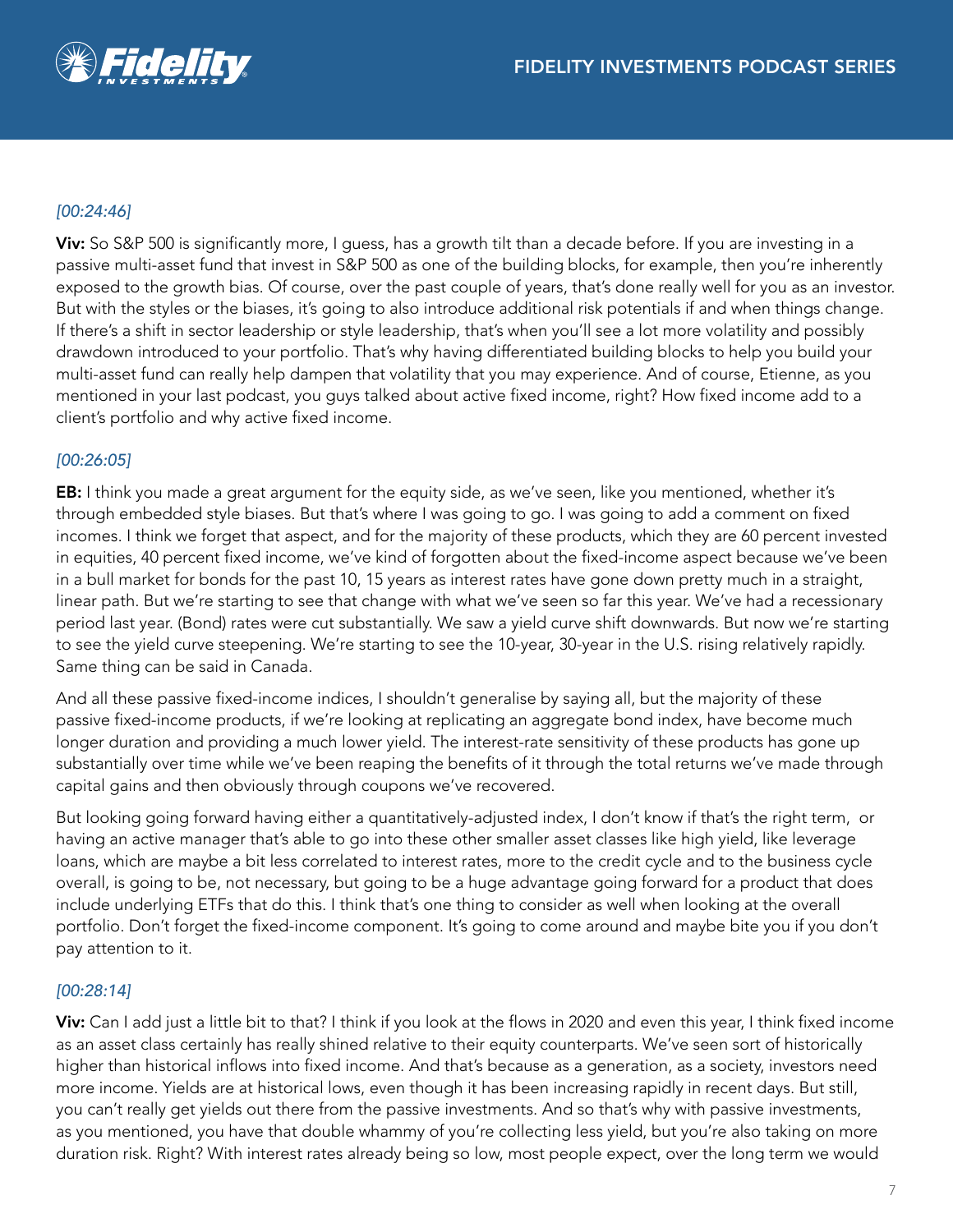

expect interest rates to go up and that would really hurt a passive-fixed income investment. So going back to having passive building blocks, whether it's equities or fixed income in a multi-asset portfolio, versus a multi-asset balanced ETF that has a factor of ETFs that help you dampen out the volatility on the equity side, as well as active or systematic fixed income that can give you a little bit more yield and control your duration risk.

## *[00:29:56]*

I think that's the optimal sort of combination of these asset classes. I would say it's a differentiated and smarter way of using these different asset classes to get to your end investment goal.

## *[00:30:15]*

HP: Yeah, I think the big theme that you guys just talked about is risk. Funny enough, I was in a client meeting the other day and the adviser made a really interesting analogy with passive and factor and active strategies, which I think is very beneficial to the conversation that we're having. And funny enough, it was the quote from the movie Forrest Gump, where Tom Hanks says life is like a box of chocolates. And she made that quote analogous to the S&P 500 saying that with the S&P 500, you don't really know what you're going to get inside. One day it's Tesla moving the market or the other day it's a bank moving the market.

But you really, unless you're looking on a day-to-day basis, really don't know what you're exposed to, what kind of style bias there is, like you talked about Viv. With some of these differentiated strategies that we're seeing through product innovation, it gives you a better idea of getting a targeted exposure, even in a multi-asset solution. So if you're if you're exposed to an active fixed-income approach in a systematic factor equity approach, the idea is you're diversifying some of that risk from interest rate risk or whether it's companies that don't make money in the index. And it gives you a much better approach to investing from a multi-asset perspective.

## *[00:31:48]*

EB: I have something that just came to my mind and it has to do with risk, but also has to do with the fact that we've basically covered equities and fixed income over the past 10 minutes. What does the evolution of a multi, because we did say multi-asset ETF, right? It doesn't say equity fixed-income ETF. Do you guys see that over time, maybe some of these products would include other types of ETFs, such as liquid-alternative ETFs, such as commodity ETFs, such as crypto ETFs, which actually the first were launched in Canada last week by Purpose and by Evolve. These products, can they be included in multi-asset ETFs going forward? Would it help risk management? Would it be beneficial or is it just kind of something it's going to be topical. We're going to forget about it and we just go back to the basic equity fixed income.

#### *[00:32:43]*

I think we will see that evolution. And we've already seen some of that in the mutual fund world, I would say. If you look at a multi-asset fund that's offered in mutual fund format just simply because it's operational side of mutual funds, you've seen a lot more different asset classes being included already.

On the ETF front, I think it's just part of the evolution as market becomes more and more efficient, new and improved assets, offer to more investors in the ETF format at better prices. Whether it's alternative asset, long/ short equity, market mutual, those have all shown to really help diversify from your traditional long-only portfolio.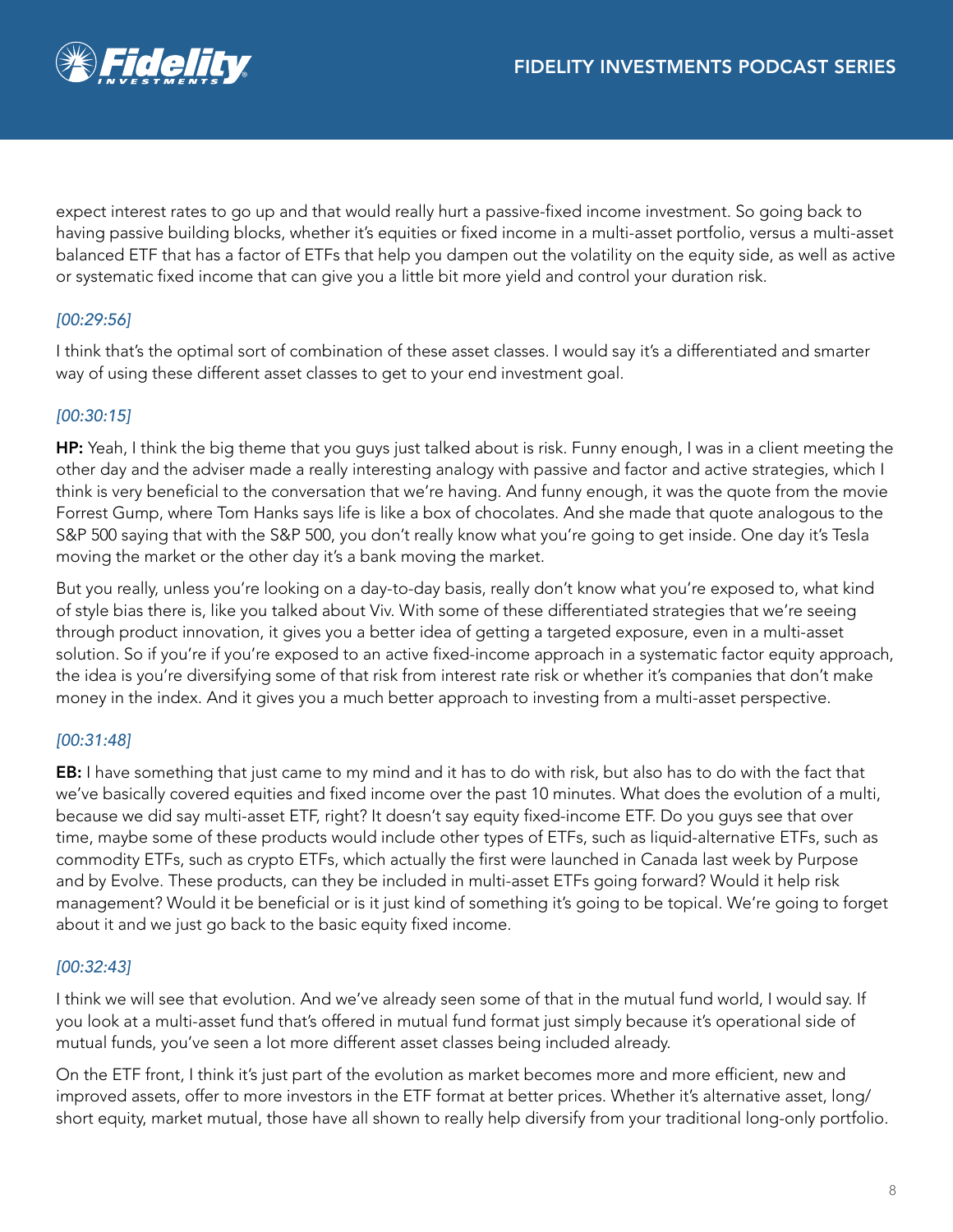

And of course, crypto, as you mentioned, another Canadian first in the world with Purpose and Evolve launching their crypto ETFs last week actually. People have yet to see how crypto can be built into a overall portfolio, how that helps the overall diversification of a top fund. I think we will see more of that and look at ALT and crypto ETFs. Both of them are still, I would say, at its infancy. So it's going to take more time, I think, for investors and even fund managers to observe how they trade through stressful market cycles and over multiple cycles, how they perform relative to traditional assets. But, yeah, going to your original question, I think we will see more and more different types of assets being included in these multi asset.

## *[00:34:49]*

HP: Yeah, I would agree with that too. I think from where we stand today, we might see that being incorporated in multi-asset funds and ETFs, maybe 5, 7, 10 years down the road, who knows? But where we stand today, I think as investors, where you want to have your core positions and your core allocations isn't a balanced approach with diversified exposure. And then if you're the type of investor that wants to take some of that risk and take a speculative position in a crypto ETF, for example, then you have that option available to you on the side. But from the standpoint of the multi-asset ETF itself, owning those types of asset classes, I think we're a ways away from that. As we've mentioned, we're only starting to see that in the mutual fund world. I think we're a ways away from that in the ETF line as well.

#### *[00:35:43]*

EB: All right. Well, thanks so much, guys, for your comments on that. I think actually, one other thing to consider is that, and it has to do with the fact that it might be becoming more popular on the mutual fund side, is that most of the multi-asset ETFs that are available right now, probably if it's not number one focus, it's number two, it's having a low cost. And a lot of these more or less classical solutions that you can use, like, for example, crypto ETFs, 1% fee, maybe some commodity ETFs might be a little bit more expensive than pure equity or fixed income. I think maybe that's one thing that's kind of holding it back. If maybe the cost of these underlyings can change over time or would be reduced over time, that might be opening the door for them to be included a bit more broadly. We're already up to thirty-five minutes. I think we could keep going here. But in the interest of time, we like to try to keep these under 30 minutes. We've already gone over now, but I guess I'd like to pass it over to both of you for any final comments or words of wisdom for our audience with regards to this or anything and everything related to ETFs or investing.

#### *[00:36:54]*

HP: Yeah, maybe I'll just add a final point to our listeners. I think we've done 15 episodes now with the Fidelity ETF exchange, and we've been pretty successful in gathering a strong following and a robust audience. I'm going to pose a question and try to engage some of our listeners. If you have any questions or comments or concerns, or want our help and want to reach out to us, feel free to find us on LinkedIn. We really want to hear your thoughts. And it would really help us in gathering content and preparing content for topics that you care about, you're thinking about. That's top of mind for you. So I'll leave that open to our listeners. And please feel free to reach out to us on LinkedIn.

#### *[00:37:44]*

**EJB:** Please do. We need your recommendations. We need ideas. We want to know what you want us to talk about. It's a great point H.P.